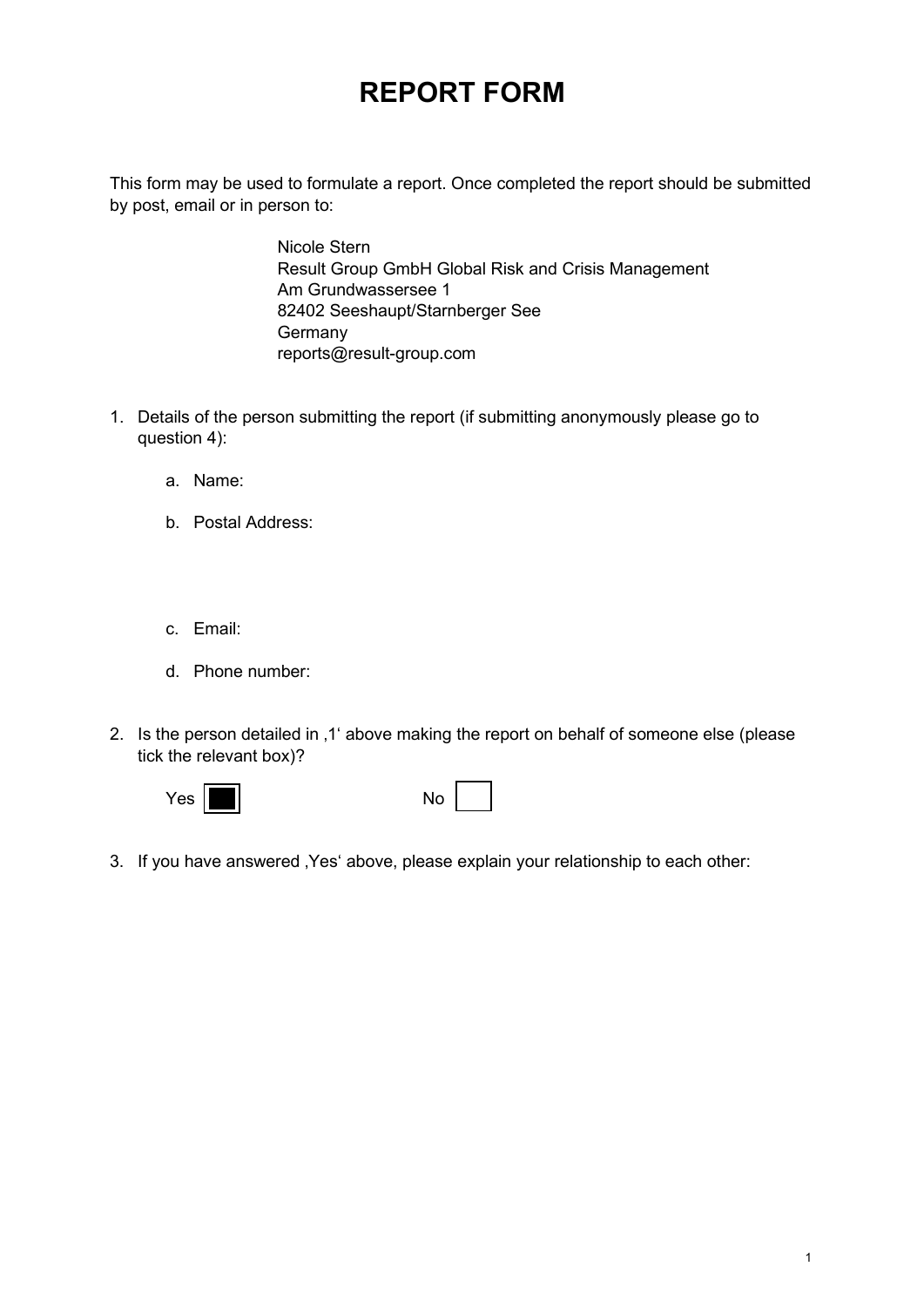- 4. Contact details for a reply (may be a third party. If submitting anonymously a response can only be given if details are provided below):
	- a. Name:
	- b. Postal Address:
	- c. Email:
	- d. Phone number:
- 5. If you are submitting the report anonymously, please explain why:
- 6. Who or what is the report concerning (a particular employee or the company in general, for example):
- 7. Please explain what has happened:
	- a. Date:
	- b. Time:
	- c. Location:
	- d. Witnesses (with contact details):
	- e. Evidence (photographs or emails, for example). Evidence should be sent by post or email to help us understand the report and conduct a comprehensive investigation. Please detail any evidence that is accompanying this report: